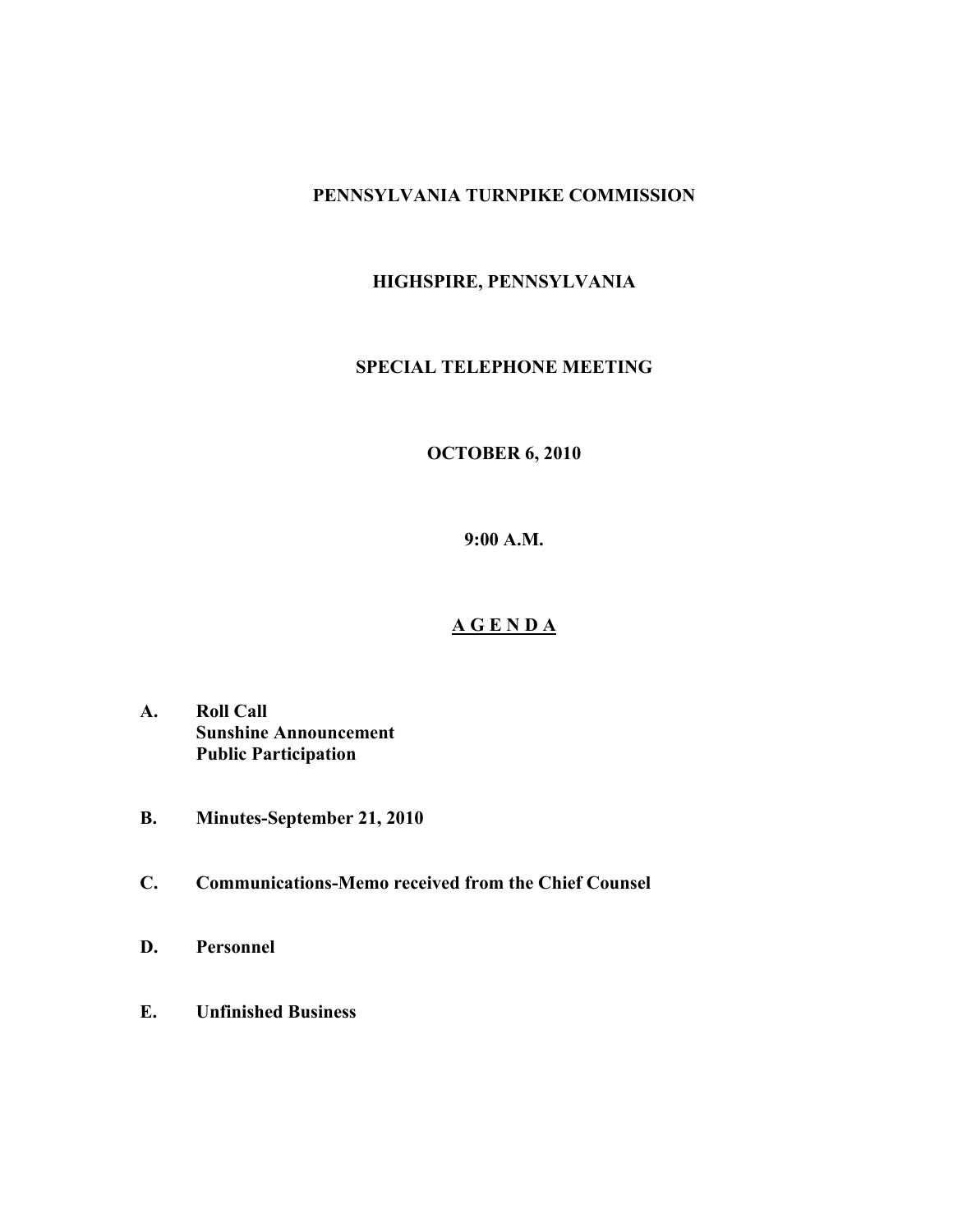### **NEW BUSINESS**

- **1. Adopt the Resolution ratifying the reinvestments, liquidations and purchases of securities with available cash, as described in the memo from the Assistant Chief Financial Officer dated September 22, 2010.**
- **2. Approve the negotiation and execution of an Amendment to our Agreement with Travelers Marketing to sell advertising space at the Turnpike Interchanges, to extend the terms of the agreement until August 31, 2014.**
- **3. Approve the Right-of-Way Requests for the items listed in memos "a" through "d":**
	- **a. Authorize the acquisition of Right-of-Way #17919, a total take parcel, necessary for construction of the Southern Beltway Project (US 22 to I-79), by issuing payment in the amount of \$179,566.77, payable to Urban Settlement Company, Escrow Agent; representing fair market value, prorated taxes and recording fees; authorize the appropriate Commission officials to execute the agreement of sale, authorize the payment of additional statutory damages as calculated by the Legal Department and approved by the Chief Executive Officer, and payment of the fair market value to the property owners is contingent upon the delivery of a deed prepared by the Legal Department;**
	- **b. Authorize the acquisition of Right-of-Way #14212-RA, a partial take parcel, necessary for the total reconstruction project from MP 40.00 to MP 48.00, by issuing payment in the amount of \$2,300.00, payable to StoneMor Pennsylvania, LLC; representing fair market value; authorize the appropriate Commission officials to execute the agreement of sale, authorize the payment of additional statutory damages as calculated by the Legal Department and approved by the Chief Executive Officer, and payment of the fair market value to the property owner is contingent upon the delivery of a deed prepared by the Legal Department;**
	- **c. Authorize the acquisition of Right-of-Way #2134-B, a partial take parcel, necessary for the bridge replacement project at MP 149.50, by issuing payment in the amount of \$2,400.00, payable to Duane and Marjorie Wilt; representing fair market value, moving costs and Section 710 fees; authorize the appropriate Commission officials to execute the agreement of sale, authorize the payment of additional statutory damages as calculated by the Legal Department and approved by the Chief Executive Officer, and payment of the fair market value to the property owners is contingent upon the delivery of a deed prepared by the Legal Department;**
	- **d. Authorize the acquisition of Right-of-Way #14128, a total take parcel, necessary for construction of the Southern Beltway Project (US 22 to I-79), by issuing payment in the amount of \$327,863.00, payable to Urban**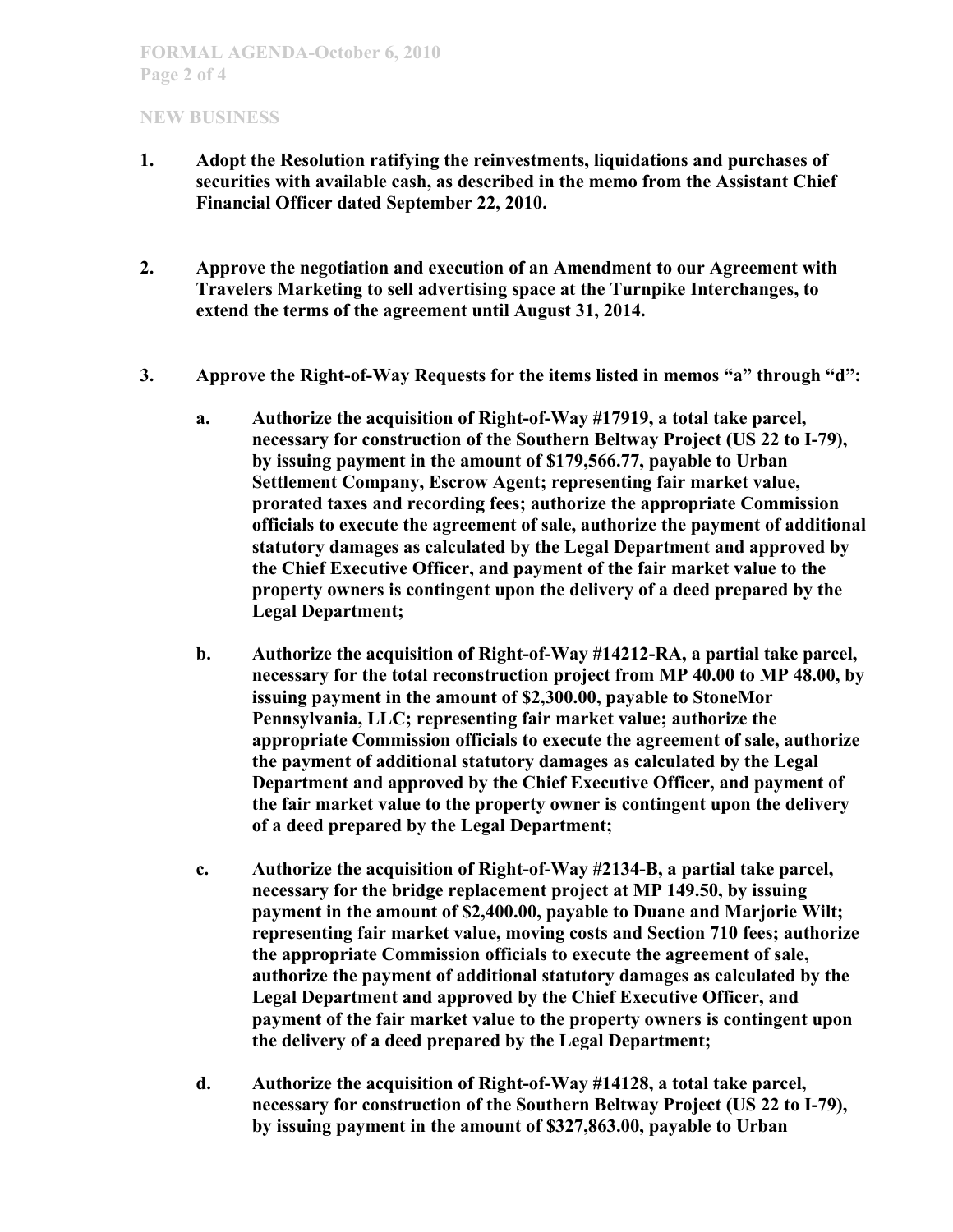### **NEW BUSINESS**

**Settlement Company, Escrow Agent; representing fair market value, prorated taxes and recording fees; authorize the appropriate Commission officials to execute the agreement of sale, authorize the payment of additional statutory damages as calculated by the Legal Department and approved by the Chief Executive Officer, and payment of the fair market value to the property owner is contingent upon the delivery of a deed prepared by the Legal Department.**

- **4. Approve advertising for the annual independent audit services for the next three fiscal years.**
- **5. Approve the Award of Bids, Renewal of an Award and the Issuance of Purchase Orders for the items listed in memos "a" through "c":**

| October 31, 2010):                  |                                                                        |
|-------------------------------------|------------------------------------------------------------------------|
| <b>Goodyear Tire &amp; Rubber</b>   | \$132,000.00                                                           |
| <b>Michelin North American Inc.</b> | \$110,000.00                                                           |
| <b>TOTAL</b>                        | \$242,000.00                                                           |
|                                     | Exercising our option to renew the award for tires (November 1, 2010 – |

- **b. GAI-TRONICS radio/intercom system for M15, M22 and M26 Interchanges on the Mon/Fayette Expressway, to GAI-Tronics Corporation; at a total award of \$156,329.70;**
- **c. Thirteen (13) REACT 350 permanent impact attenuators, to the lowest responsive and responsible bidder, M H Corbin, Inc.; at a total award of \$557,830.00.**
- **6. Approve the selection recommendation from the Procurement Technical Review Committee and authorize the negotiation and execution of an agreement for Employee Assistance Program (EAP) Services to ComPysch Corporation.**

# **ITEMS ADDED TO THE FORMAL AGENDA**

#### **SUPPLEMENT**

**F-7 Approve the preparation and execution of a Supplemental Agreement with Johnson, Mirmiran & Thompson, P.C. (JMT) for construction inspection/project management for the bridge reconstruction project MP 211.00 to MP 215.00, for an increase of \$875,972.51; increasing the not-to-exceed amount to \$10,293,950.30.**